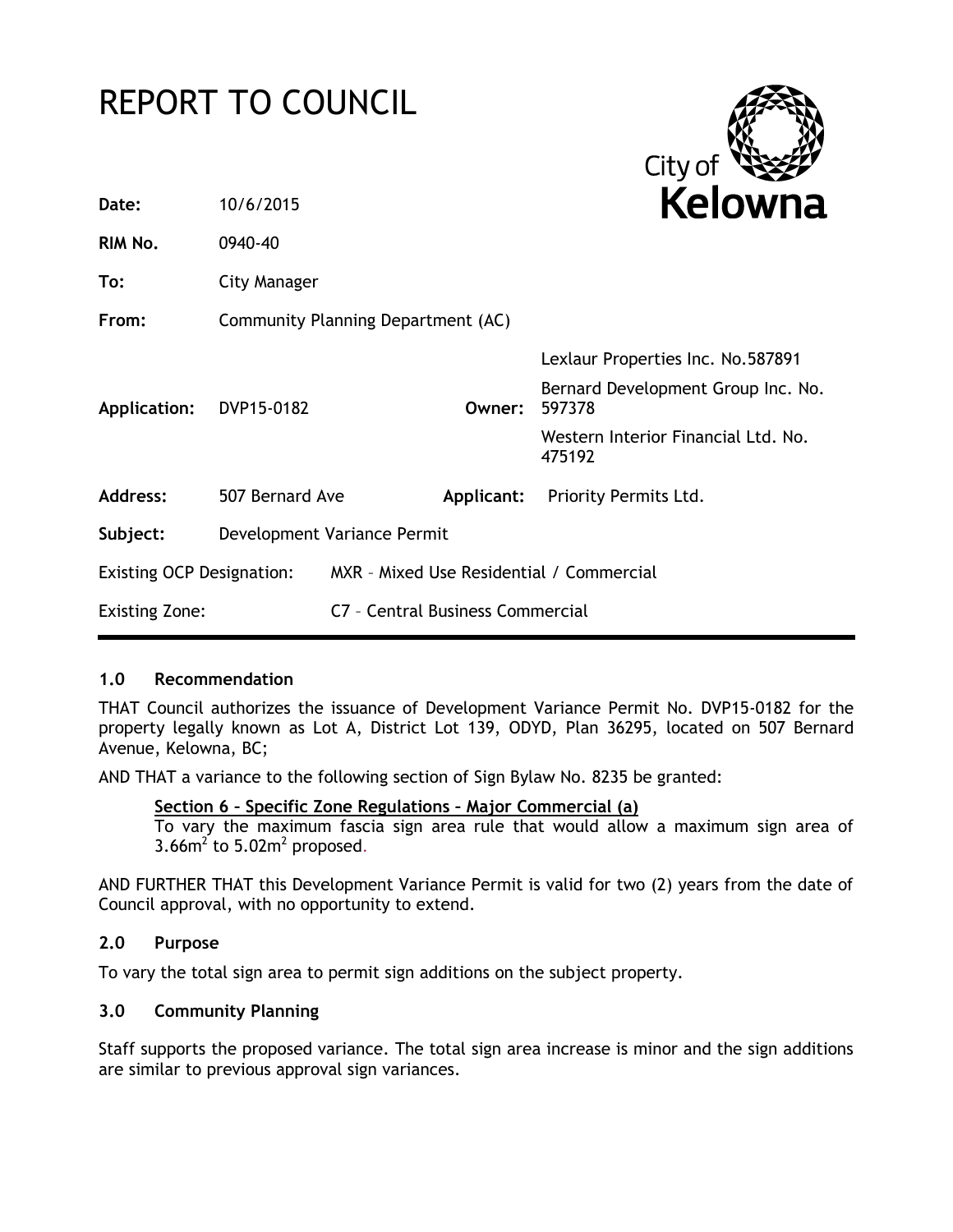In fulfillment of Council Policy No. 367 respecting public consultation, the applicant undertook neighbour consultation by individually contacting the neighbours within a 50 metre radius. Staff has not fielded any objections or correspondence from the neighbours.

# **4.0 Proposal**

## 4.1 Project Description

The applicant is proposing to install three new fascia signs for Valley First Credit Union located at 507 Bernard Avenue.

#### 4.2 Site Context

The subject property is located in the downtown Urban Centre and is designated as MXR - Mixed Use Residential / Commercial.

#### **Subject Property Map:** 507 Bernard Avenue



## **5.0 Current Development Policies**

5.1 Kelowna Official Community Plan (OCP)

## **Development Process**

**Compact Urban Form.**<sup>1</sup> Develop a compact urban form that maximizes the use of existing infrastructure and contributes to energy efficient settlement patterns. This will be done by increasing densities (approximately 75 - 100 people and/or jobs located within a 400 metre walking distance of transit stops is required to support the level of transit service) through

<sup>-</sup><sup>1</sup> City of Kelowna Official Community Plan, Policy 5.2.3 (Development Process Chapter).